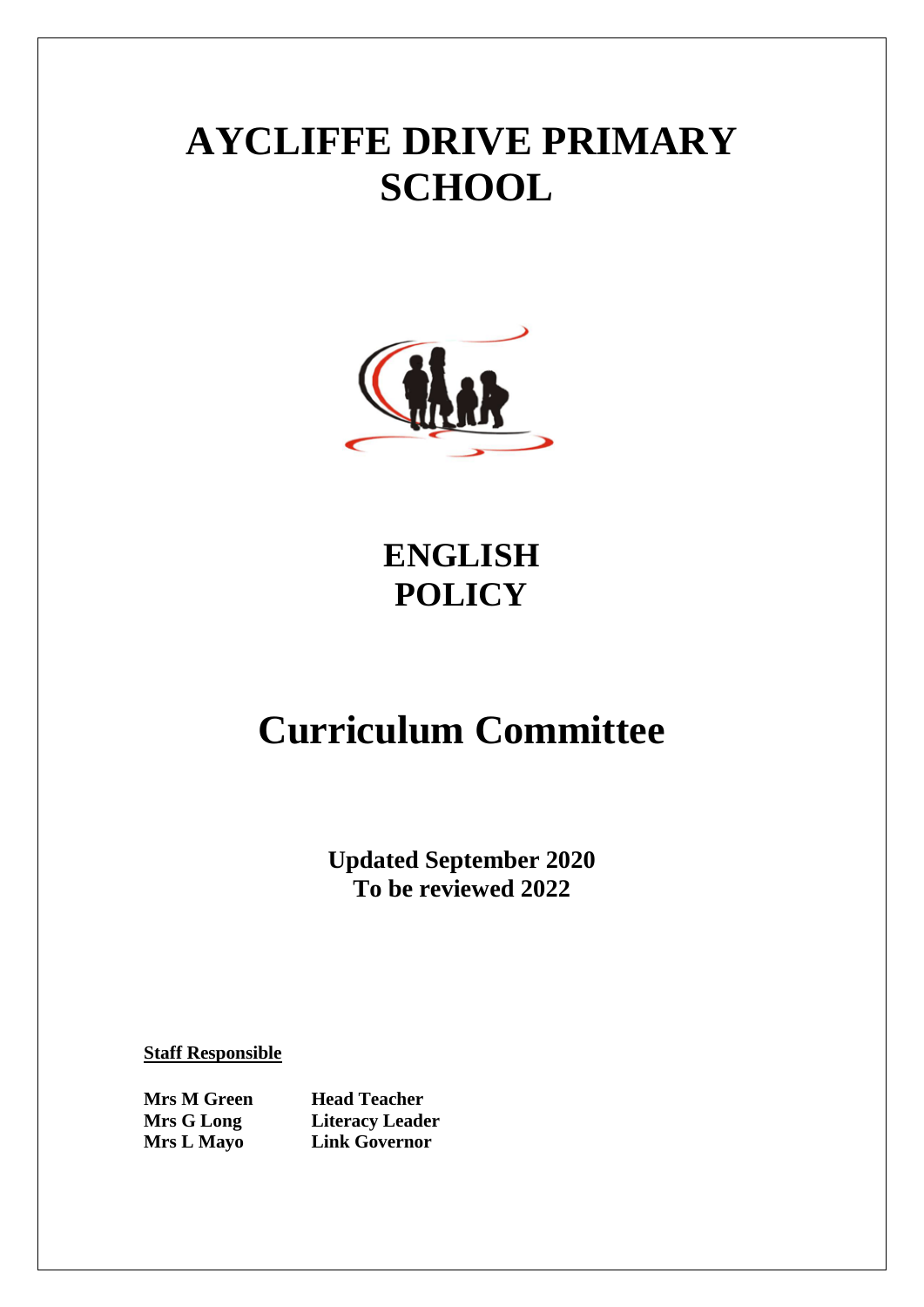# **Introduction and aims of the Policy**

At Aycliffe Drive Primary School, we believe that literacy and communication are key life skills. Through the English curriculum, we will help children develop the skills and knowledge that will enable them to communicate effectively and creatively through spoken and written language and equip them with the skills to become lifelong learners. We want children to enjoy and appreciate literature and its rich variety.

Literacy is at the heart of all children's learning. Literacy enables children both to communicate with others effectively for a variety of purposes and to examine their own and others experiences, feelings and ideas, giving these order and meaning. Because literacy is central to children's intellectual, emotional and social development it has an essential role across the curriculum and helps pupils' learning to be coherent and progressive.

# **Purpose**

- To promote a shared love and understanding of literacy
- To establish an entitlement for all pupils
- To establish high expectations for teachers and pupils
- To promote continuity and coherence across the school

# **Overview**

This policy consists of key paragraphs that explain how English is taught in different Key Stages and has links with other policies:

- Spelling
- Reading
- Handwriting
- Marking and Feedback

# **Expectations**

By the time children leave our school, we expect them to communicate through speaking and listening, reading and writing with confidence and to have fluency and understanding in a range of situations. We also want every child to take pleasure in reading across a range of genres and have a strong motivation to read for a variety of purposes.

By the end of the Foundation Stage the majority of the children will be able to speak in sentences, will have acquired a range of vocabulary (learning through role play and through a variety of topics), be familiar with a variety of books, to be secure at Phase 3 of their phonics and to apply their phonics to write simple sentences.

By the end of Key Stage One, the majority of children will be working at National Expectations with a small percentage working at Greater Depth. Children should be confident in writing independently following modelled practice by the teacher. Children should be able to read and discuss a variety of texts during Guided Reading sessions, 1:1 and independent reading. We aim that the majority of children will pass their Phonics screening check at the end of Year 1 and that they will leave Key Stage 1 working securely within Phase 6 Phonics.

By the end of Lower Key Stage 2 the majority of children will be working at National Expectations with an increased percentage of children working at Greater Depth. The children will be working with increased independence, making mature choices of vocabulary and grammar and using appropriate resources independently. There will be an opportunity to earn a pen licence if their handwriting meets the criteria set out in the Handwriting Policy.

In their Guided Reading sessions, children will concentrate on developing skills of inference, expanding their depth of vocabulary, improving comprehension skills and becoming involved in discussing the text.

By the end of Upper Key Stage 2, the majority of children will be working at National Expectations, will have made appropriate progress between Key Stages and will have been taught the skills to enable the most able to be working at Greater Depth. Children will be prepared for their SATS, using ITAF and National Curriculum criteria in their Writing and Reading and will be taught the skills necessary for the SPAG test. Children will be introduced to new genres in their writing and will be reinforcing and developing skills taught lower down the school.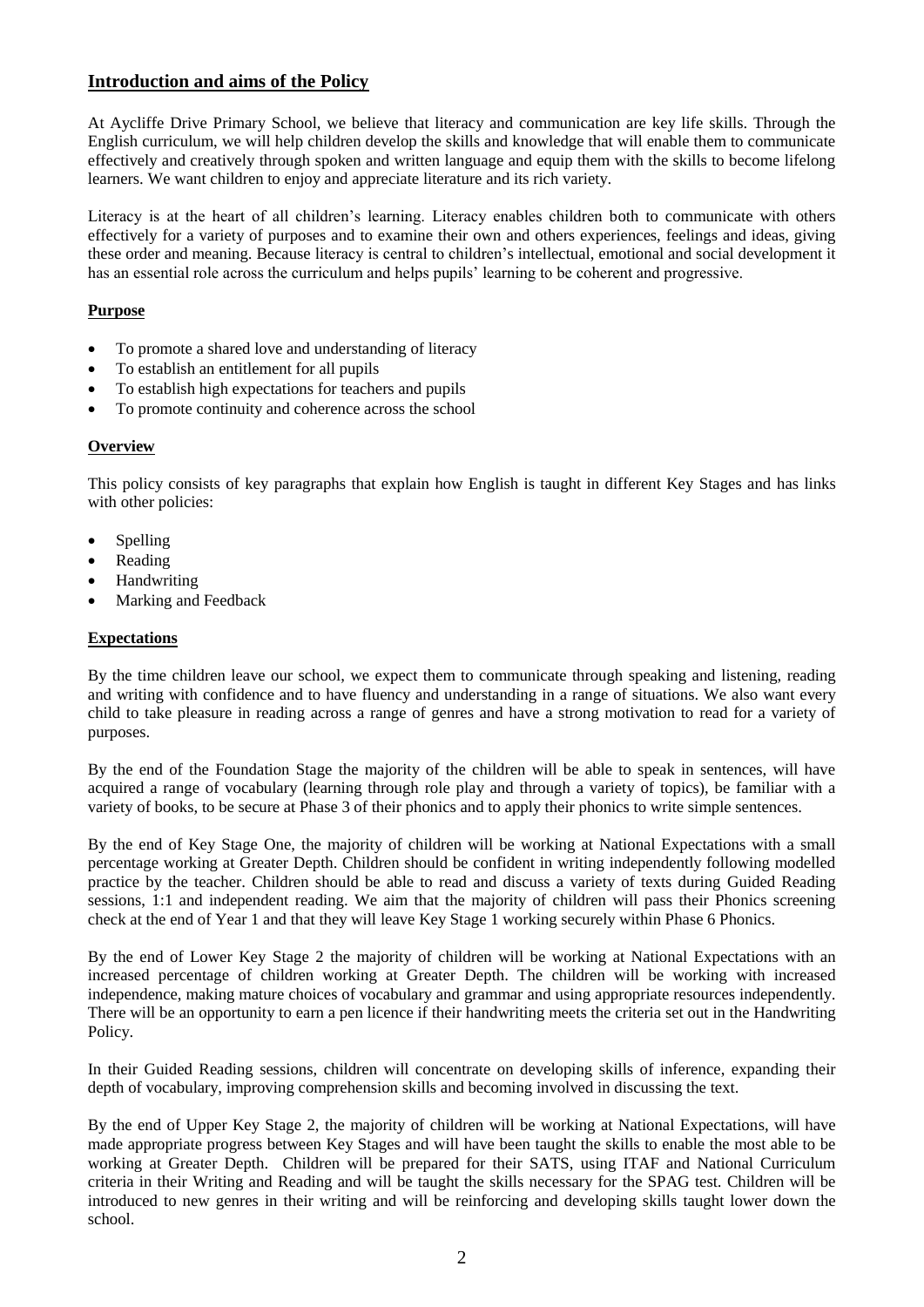All children should be able to contribute to discussions in Guided Reading at a higher level and should be confident in selecting appropriate resources independently.

### **Cross Curricular Links**

In addition to time allocated specifically to English, it is expected that cross-curricular links will contribute to pupils' effective learning in speaking and listening, reading and writing. This is reinforced through our delivery of the curriculum. Children will also benefit from daily story sessions.

#### **Teaching and Learning**

#### **Planning**

The new National Curriculum 2014 forms the basis of teaching and learning. All children receive at least the minimum entitlement of the recommended Literacy time throughout the week.

Teachers work towards independent learning and plan for different working groups. Teachers employ a range of generic teaching strategies.

Teachers use the National Curriculum 2014 as a starting point for creating their medium term literacy plans. These medium term plans follow the five key aspects of Literacy teaching: familiarisation with the genre and text type; capturing ideas; teacher demonstration; teacher scribing through supported and guided writing and finally, independent writing to create a teaching sequence. This is used as a basis for short term planning and adapted according to the needs of the children.

The length of a unit may vary. Teachers plan closely with year group colleagues to ensure consistency of opportunity for all children.

Clear objectives are set for each session and are shared with pupils. Teachers differentiate according to the needs of the pupils and use intervention programmes for targeted support. Catch – up plans are in place to accelerate learning after the national lockdown. Year groups leaders and teachers have revised their curriculums to take into account the different starting points and gaps in learning.

Literacy is encouraged and developed across our curriculum and links are made where appropriate.

Computing is used where it enhances, extends and complements literacy teaching and learning.

Additional adults are used to support the teaching of Literacy and they work under the guidance of the teacher with small groups of children or individuals.

#### **Inclusion**

All children receive quality first literacy teaching on a daily basis and activities are differentiated accordingly. In addition, if identified pupils are considered to require targeted support to enable them to work towards age appropriate objectives, intervention programmes will be implemented. Teachers and teaching assistants plan programmes together and monitor progress of these pupils.

There will be additional support for those children who require specific interventions. These will be planned carefully with the child's needs in mind and will be monitored at least termly by the INCO/SENCO and headteacher (or appropriate member of SLT/MLT).

Greater Depth teaching is accomplished in a variety of ways through: targeted groups, next steps and challenges in marking and quality teaching.

When teaching children with English as an additional language we employ a variety of methods, these include a variety of computing programmes, EAL programmes of study and advice from INCO/SENCO.

#### **Assessment, Recording and Reporting**

The school has its own assessment procedures which involve termly judgments based on the National Curriculum objectives. Analysis of this data informs future teaching and interventions. The ITAF criteria is also incorporated into the Year 6 expectations.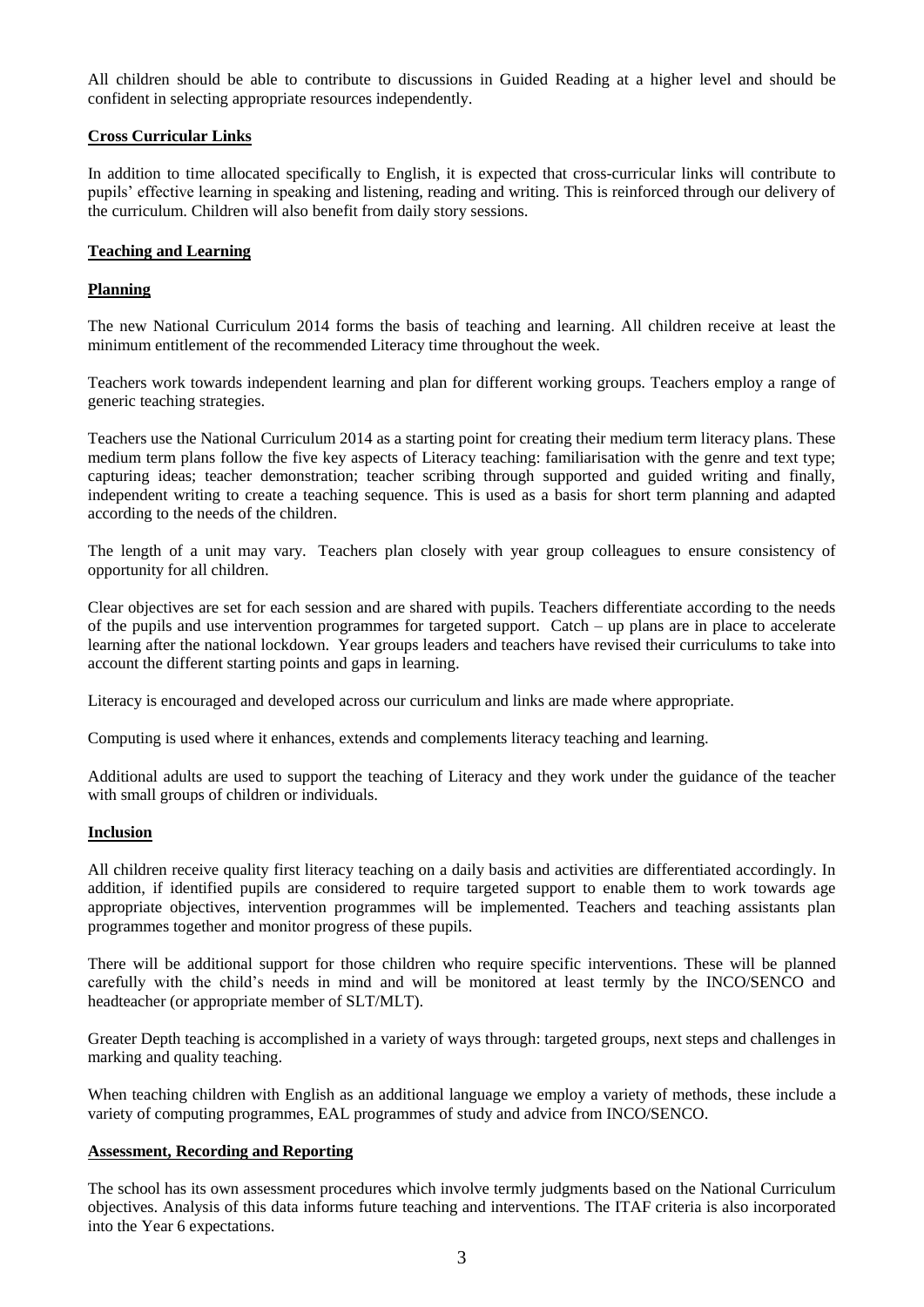All children are aware of what they need to do to improve. This may be through marking and feedback, ITAF criteria and individual or group targets. All classes have non-negotiable targets/on-going success criteria, such as the target of full stops and capital letters. Children are also involved in setting their own steps to success and encouraged to review their progress towards these through self, peer and teacher assessment.

The teacher keeps records that enable them to deliver an effective, creative and relevant curriculum that builds on prior attainment and meets the needs of pupils.

### **Staff Development**

Teachers are expected to keep up to date with subject knowledge and use current materials that are available in school or online.

Training needs are identified as a result of whole school monitoring and evaluation, performance management and through professional development. These will be reflected in the School Improvement Plan. The English Leader will arrange for relevant advice and information, such as feedback from courses or newsletters, to be disseminated and school based training to improve practice.

Additional adults who are involved with intervention programmes will receive appropriate training that may be school based or part of central training.

#### **Resources and Accommodation**

A comprehensive range of resources is available in school. Every class has a selection of reference books e.g. dictionaries, thesaurus etc. and fiction books.

Teacher resources are located in classrooms and Guided Reading books are kept in a central location. These books are banded according to 'KS1 Book bands' and in KS2 according to the colour codes in 'KS2 Guided Reading'.

The school library contains a range of non-fiction books. The school has a limited range of Story Sacks and there is always a book display in the library.

#### **Monitoring and Evaluation**

Monitoring of English is generally carried out by the English Leader at least termly (in specific cases, monitoring maybe weekly), Headteacher and occasionally the Hertfordshire Improvement Partner. In addition, specific elements of English may be monitored by Senior or Middle Leadership as part of a Learning Walk and the monitoring of interventions. Staff are encouraged to carry out lesson studies where they plan together, observe lessons and feedback through professional discussion. Moderation takes the form of whole school, Key Stage or interschool meetings.

Planning is monitored mainly through work scrutiny. Pupil voice influences the delivery of English, eg. Foundation Stage choose their topics and most recently, pupils requested that resources were easily available to them to support them in their independent learning.

Work scrutiny is carried out by the English Leader sometimes in collaboration with other key members of staff and followed by individual and whole school feedback.

As a result, all monitoring is fed into individual teaching profiles where they are monitored and are kept alongside Performance Management targets.

#### **Appendix 1 - Reading**

#### **Aims**

To enable children to:

- develop positive attitudes towards reading so that it is a pleasurable and meaningful activity;
- use reading skills as an integral part of learning throughout the curriculum;
- read and respond to a variety of texts whilst gaining increased levels of fluency, accuracy, independence and understanding;
- develop different strategies for approaching reading and be able to orchestrate the full range of strategies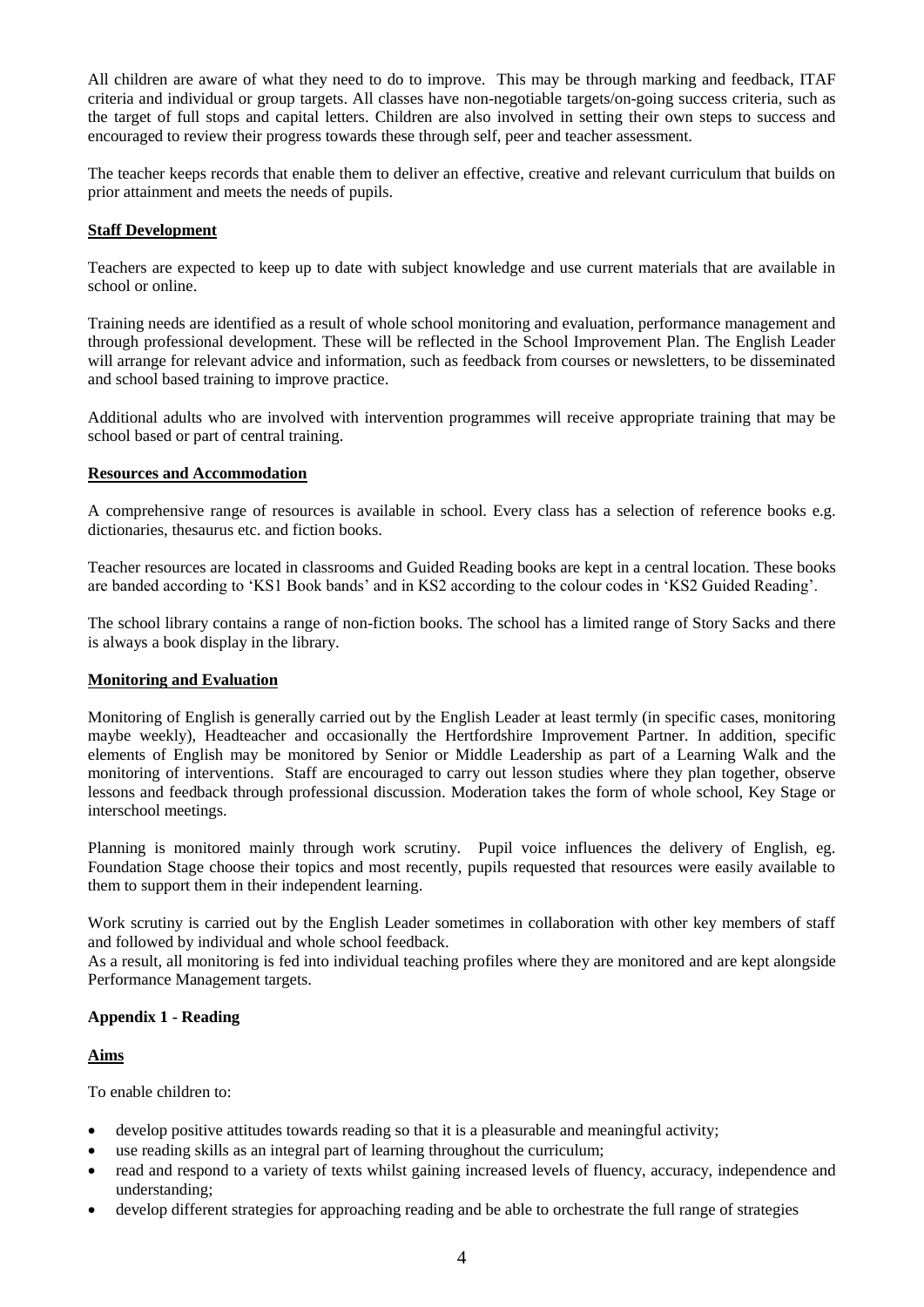# **Entitlement**

Pupils have access to a wide range of reading opportunities that include:

- guided reading
- shared reading
- regular independent reading
- home/school reading
- hearing books read aloud
- selecting own choice of texts including Computing texts
- reading in other subjects including Computing texts

Much of the Programme of Study will be taught through English lessons. Additional time is provided on a regular basis for reading at other times. There is time set aside for independent reading, listening to whole class stories and research linked to other subjects.

# **Teaching and Learning**

Teachers promote and value reading as an enjoyable activity and a life skill. Teachers plan for a range of comprehension strategies that allow pupils to engage with text in a variety of ways to suit different learning styles.

In shared reading the teacher models the reading process to the whole class as an expert reader providing a high level of support. Teaching objectives are pre-planned and sessions are characterised by explicit teaching of specific reading strategies, oral response and collaboration. Texts are rich and challenging, beyond the current reading ability of the majority of the class.

In guided reading texts are chosen to match the ability of the group but still provide an element of challenge. Guided reading provides a forum for pupils to demonstrate what they have learned about reading; the focus for the reading is concerned with extending strategies/objectives taught in shared reading.

Teachers plan for independent reading activities during sessions of Guided Reading. Texts are selected so that pupils can access them without support. The focus for the reading is to provide practice and develop personal response to text.

Many other opportunities are provided for pupils to practise and extend reading in other subjects. Pupils select texts under the guidance of the teacher for independent and home/school reading. Teachers and TAs monitor independent reading and discuss progress with individual pupils on a regular basis. Where pupils are working below age related expectations they have the opportunity to read on a 1:1 basis regularly and some children work in a small group with the SENCO or SEN TA on a regular weekly basis (sometimes twice weekly). The SENCO will assess individuals on a termly basis in their comprehension and reading ages and will assess areas for learning. This provides a measurable indicator of progress.

All teachers are responsible for providing a stimulating reading environment, promoting book ownership and recommending books to pupils. Classroom and central displays are language rich and special displays should promote authors and books.

Reading at home is regarded as an important part of reading development. Parents are encouraged to hear their children read regularly and respond to their child's reading through Home-School Link Books.

# **Appendix 2 - Writing**

# **Aims**

Children should learn to:

- write in different contexts and for different purposes and audiences
- be increasingly aware of the conventions of writing, including grammar, punctuation and spelling
- plan draft and edit their writing to suit the purpose
- use Computing as a literacy medium for presenting work and manipulating text
- form letters correctly, leading to a fluent joined and legible handwriting style, giving increasing regard to presentation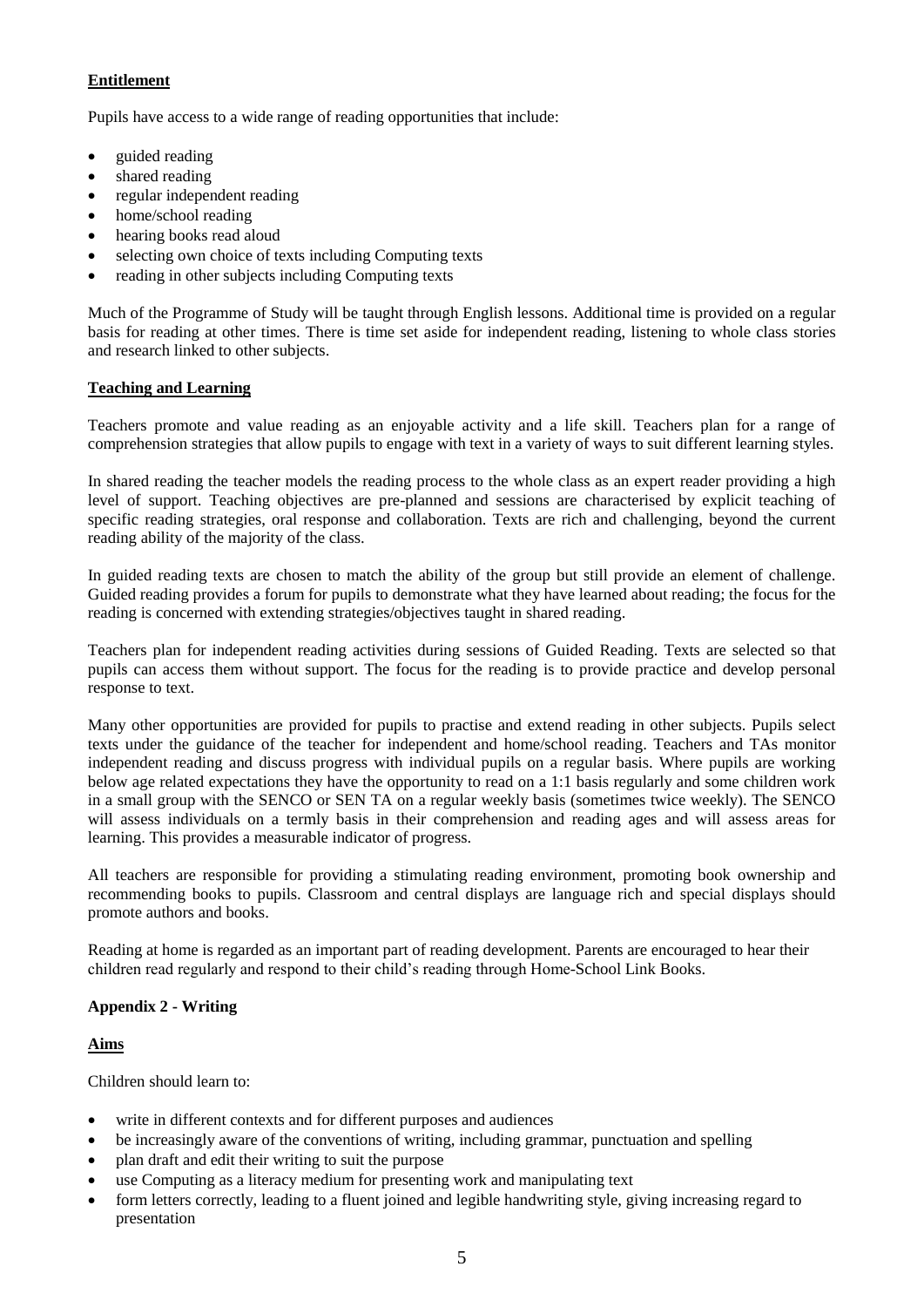# **Entitlement**

Pupils have access to a wide range of writing opportunities that include:

- shared writing
- guided writing
- independent writing
- writing different text types and narrative styles
- writing in different curriculum areas
- handwriting practice
- writing related to own experiences and enjoyment
- writing from a variety of stimuli
- planning, drafting, editing and presenting
- using Computing

# **Teaching and Learning**

Teachers promote writing and look for ways to inspire and motivate pupils so that they see themselves as 'writers'. Teachers establish the purpose and audience for writing and make teaching objectives explicit to pupils so they know why they are studying a particular text type, the kind of writing activities they need to undertake and what the expected outcome will be.

The writing process breaks down into a number of steps that will need to be taught and practiced regularly:

- 1. Planning
- 2. Drafting and Writing
- 3. Evaluating, Editing and Re-drafting
- 4. Proof-Reading
- 5. Reading Aloud and Sharing

Subject-specific texts that link to work being undertaken in other areas should also be used in literacy lessons to support the wider curriculum. Teachers use shared writing to model the writing process. Shared reading and writing provide a context for discussion and demonstration of grammatical features at word level, sentence level and text level. Activities are differentiated through the use of writing frames, spelling banks, collaborative work and peer or adult support. Teachers encourage 'talk for writing' as an integral part of the process.

# **Handwriting**

See Handwriting Policy.

# **Resources**

All classes have developed a range of materials to support the writing process including working walls.

# **Appendix 3 – Spoken Language**

# **Aims**

Children need to be able to:

- Communicate effectively, speaking with increasing confidence, clarity and fluency
- Participate in discussions and debate in a variety of contexts
- Listen to the views, opinions and ideas of others with increased interest
- Articulate ideas and thoughts clearly with appropriate tone and vocabulary recognising audience
- Respond to questions and opinions appropriately
- Retell stories and poems which are known by heart
- Ask questions with increasing relevance and insight